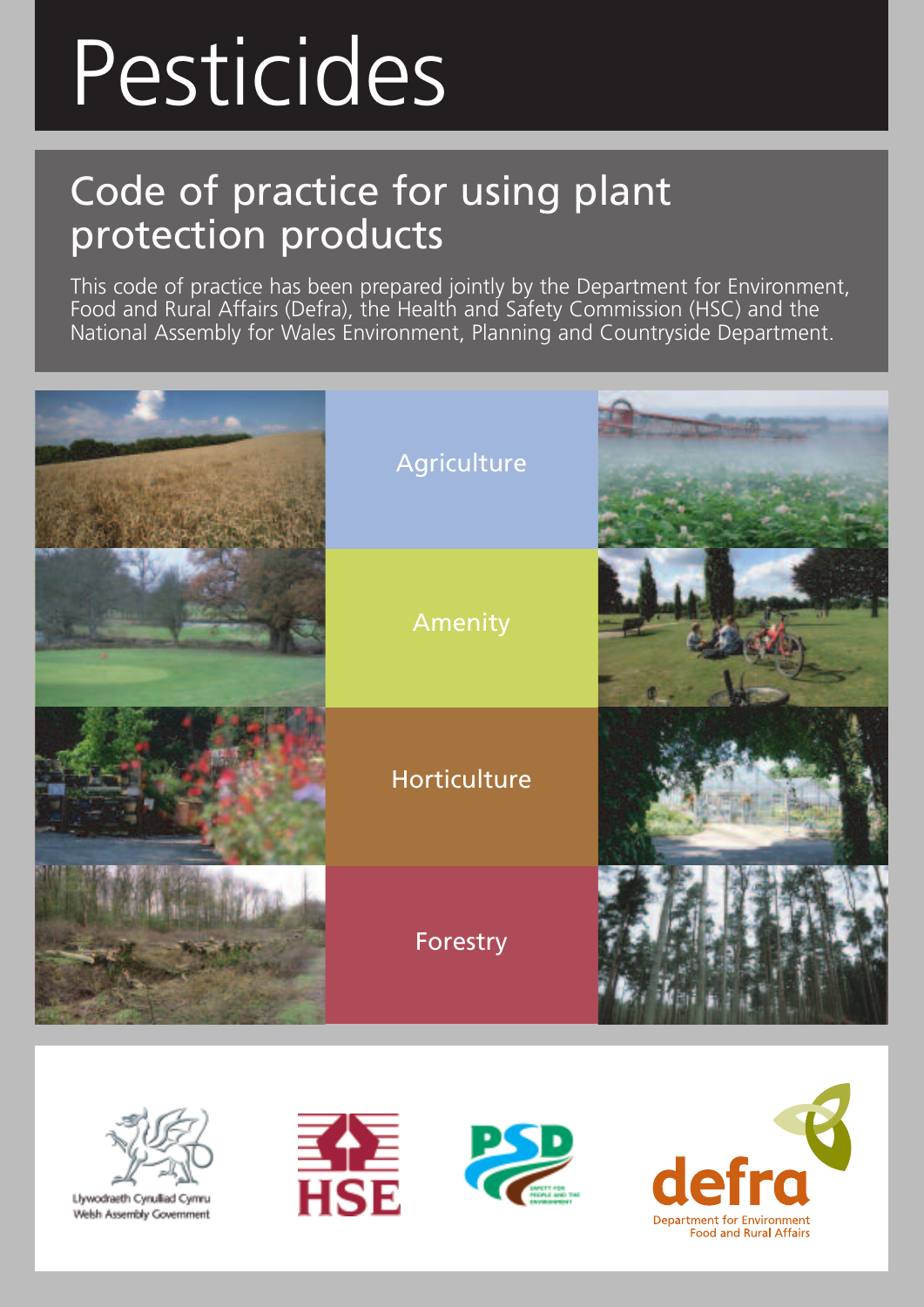This code is also available on the PSD website (www.pesticides.gov.uk/farmers\_growers\_home.asp#Codes\_of\_Practice) and on the Defra website (www.defra.gov.uk///)

A Welsh language version of this code is available on the NAW website (//www.wales.gov.uk///). Printed copies of the Welsh language version are available from:

Plant Health and Biotechnology Branch Biotechnoleg a Iechyd Phlanhigion<br>Animal and Plant Health Division Biotechnology Biotechnoleg a Iechyd Anifeiliaid a F Department for Environment, Planning and<br>Countryside Cathays Park<br>Cardiff CF10 3NO

Animal and Plant Health Division **Is-Adran Polisi Iechyd Anifeiliaid a Phlanhigion**<br>Is-Adran Polisi Iechyd Anifeiliaid Cymru<br>Ilywodraeth Cynulliad Cymru Llywodraeth Cynulliad Cymru<br>Adran yr Amgylchedd, Cynllunio a Chefn Gwlad<br>Parc Cathavs Caerdydd CF10 3NQ

As a Scottish version of this code (approved by the Scottish Parliament) is being produced, this code is for England and Wales only. The Scottish version of the code will be available on the Scottish Executive website. Printed copies of the Scottish version will be available from:

APPP Scottish Executive Environment and Rural Affairs Department Pentland House, 47 Robb's Loan Edinburgh EH14 1TY. Phone: 0131 244 6356 E-mail: appp@scotland.gsi.gov.uk

Northern Ireland will produce their own updated version of this code in due course.

Department for Environment, Food and Rural Affairs Nobel House 17 Smith Square London SW1P 3JR Telephone 020 7238 6000 Website: www.defra.gov.uk

© Crown copyright 2006

The text in this document (excluding the Royal Arms and departmental logos) may be reproduced free of charge in any format or medium provided that it is reproduced accurately and not used in a misleading context. The material must be acknowledged as Crown copyright and the title of the document specified.

Any enquiries relating to the copyright in this document should be addressed to

The Information Policy Team, Office of Public Sector Information, St Clements House, 2-16 Colegate, Norwich, NR3 1BQ. Fax: 01603 723000 or e-mail: OPSIlicensing@cabinet-office.x.gsi.gov.uk

Further copies of this publication are available from:

Defra Publications Admail 6000 London SW1A 2XX Tel: 08459 55600

This document is also available on the Defra website

Published by the Department for Environment, Food and Rural Affairs. Printed in the UK, January 2006, on material that contains 100% recycled fibre for uncoated paper and a minimum of 75% recycled fibre for coated paper.



Product code PB 11090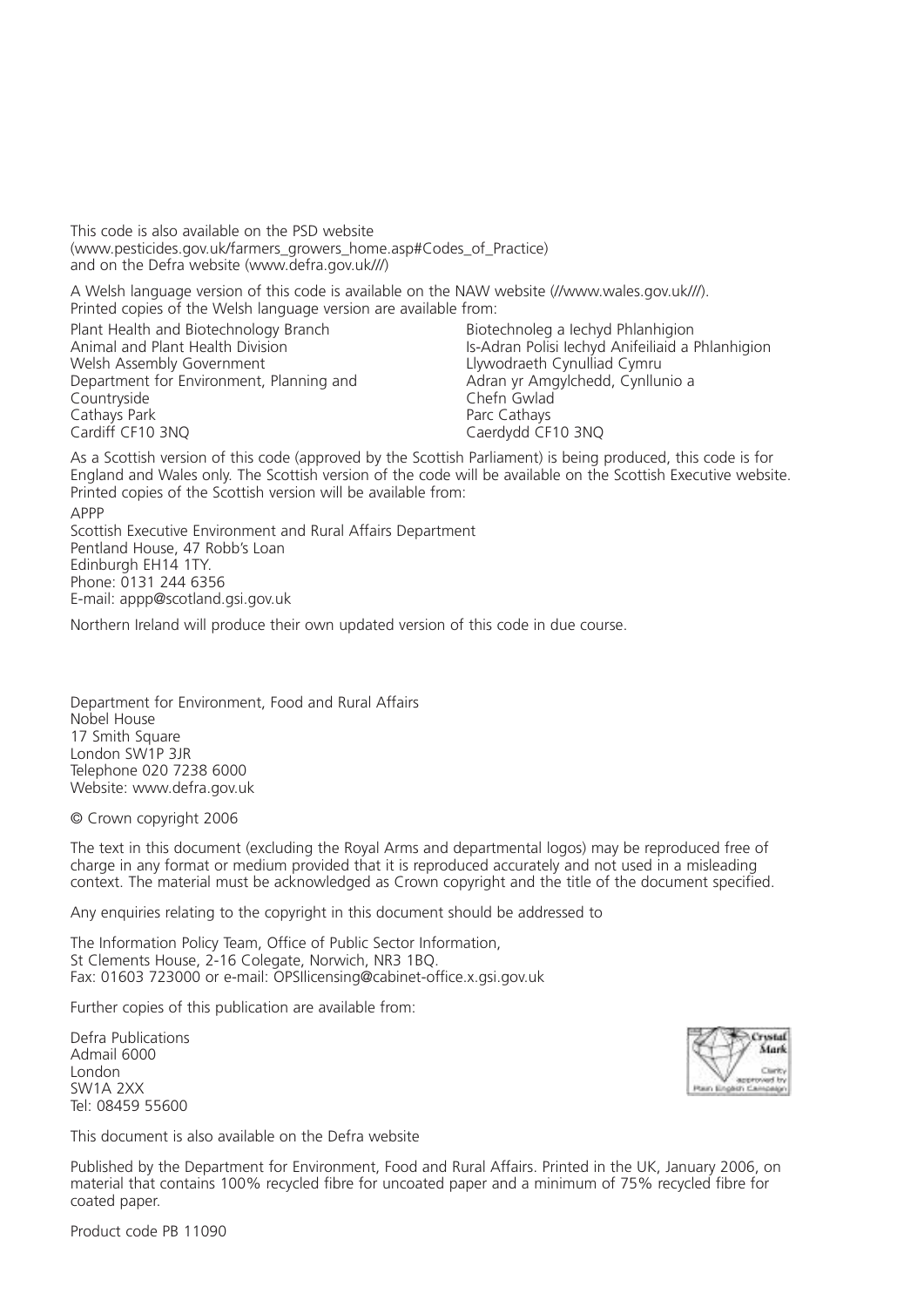# **Pesticides**

Code of practice for using plant protection products

January 2006

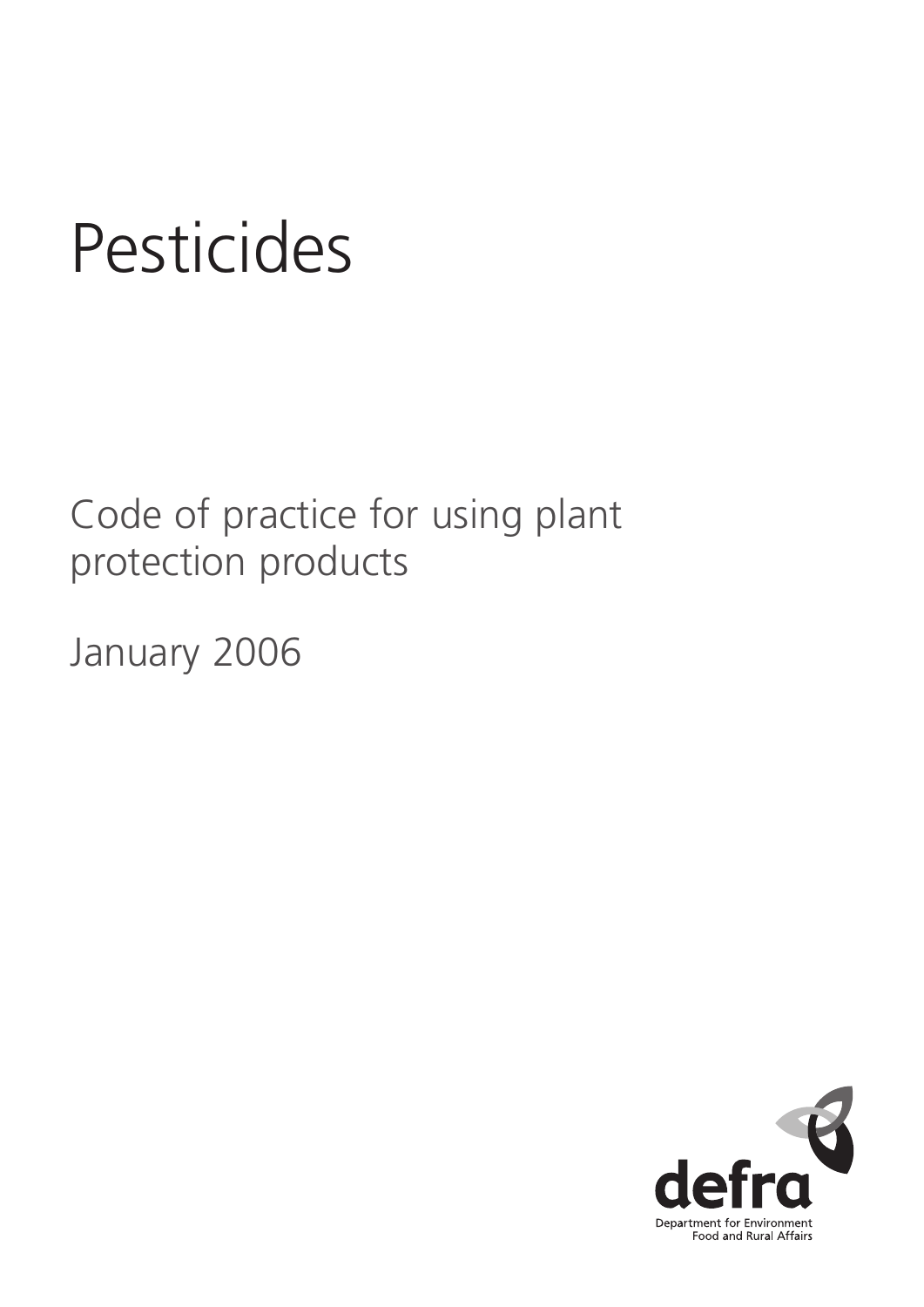#### **Contents**

| Part A                        |                | <b>Emergency procedures</b>                                                                                                              | 8        |
|-------------------------------|----------------|------------------------------------------------------------------------------------------------------------------------------------------|----------|
|                               | A1             | Action plans                                                                                                                             | 8        |
|                               | A2             | Personal contamination                                                                                                                   | 8        |
|                               | A3             | Dealing with spillage                                                                                                                    | 9        |
|                               | A4             | Suspected animal poisoning                                                                                                               | 10       |
|                               | A5             | Fire                                                                                                                                     | 10       |
| Part B                        |                | Foreword                                                                                                                                 | 11       |
| Part C                        | <b>Notices</b> |                                                                                                                                          | 12       |
|                               | C <sub>1</sub> | General notice under both the Food and Environment Protection Act 1985<br>and Health and Safety at Work etc Act 1974                     | 12       |
|                               | C <sub>2</sub> | Notice of issuing this code under section 17 of the Food and Environment<br>Protection Act 1985                                          | 12       |
|                               | C <sub>3</sub> | Notice of this code being approved by the Health and Safety Commission<br>under section 16 of the Health and Safety at Work etc Act 1974 | 13       |
|                               | C4             | Notice of this code being approved under regulation 21 of the<br>Groundwater Regulations 1998                                            | 14       |
| <b>Section 1 Introduction</b> |                |                                                                                                                                          | 15       |
|                               | 1.1            | How do I decide if it is necessary to use a pesticide?                                                                                   | 15       |
|                               | 1.2            | What advice is given in this code?                                                                                                       | 15       |
|                               | 1.3            | What does this code cover?                                                                                                               | 16       |
|                               |                | 1.4 What is the legal status of this code?                                                                                               | 17<br>18 |
|                               |                | 1.5 Who should read this code?<br>1.6 What other advice is available?                                                                    | 18       |
|                               | 1.7            | Special terms                                                                                                                            | 18       |
|                               |                | <b>Section 2 Training and certification</b>                                                                                              | 19       |
|                               | 2.1            | Who must be trained in using pesticides?                                                                                                 | 19       |
|                               |                | 2.2 What training do I need?                                                                                                             | 20       |
|                               | 2.3            | When would I need a certificate of competence?                                                                                           | 21       |
|                               | 2.4            | How can I use pesticides without a certificate of competence?                                                                            | 24       |
|                               |                | 2.5 Where do I get certificates of competence?                                                                                           | 24       |
|                               | 2.6            | What training and certificates are needed for salespeople, advisers,                                                                     |          |
|                               |                | managers and people who draft contracts?                                                                                                 | 25       |
|                               | 2.7            | Continuing professional development (CPD)                                                                                                | 26       |
|                               |                | <b>Section 3 Planning and preparation</b>                                                                                                | 27       |
|                               | 3.1            | Making the risk of using pesticides as low as possible                                                                                   | 27       |
|                               |                | 3.1.1 Considering whether to use a pesticide                                                                                             | 27<br>28 |
|                               |                | 3.1.2 What to do if you decide that you need to use a pesticide<br>3.1.3 Choosing the right pesticide                                    | 29       |
|                               |                |                                                                                                                                          | 30       |
|                               |                | 3.2 The product label<br>3.2.2 Other information                                                                                         | 30       |
|                               |                | 3.2.3 Checking the approval                                                                                                              | 31       |
|                               |                | 3.2.4 The label                                                                                                                          | 31       |
|                               |                | 3.2.5 Off-label approvals                                                                                                                | 33       |
|                               |                | 3.2.6 Treated seeds, cuttings and so on                                                                                                  | 33       |
|                               |                | 3.2.7 Applying a pre-prepared pesticide                                                                                                  | 33       |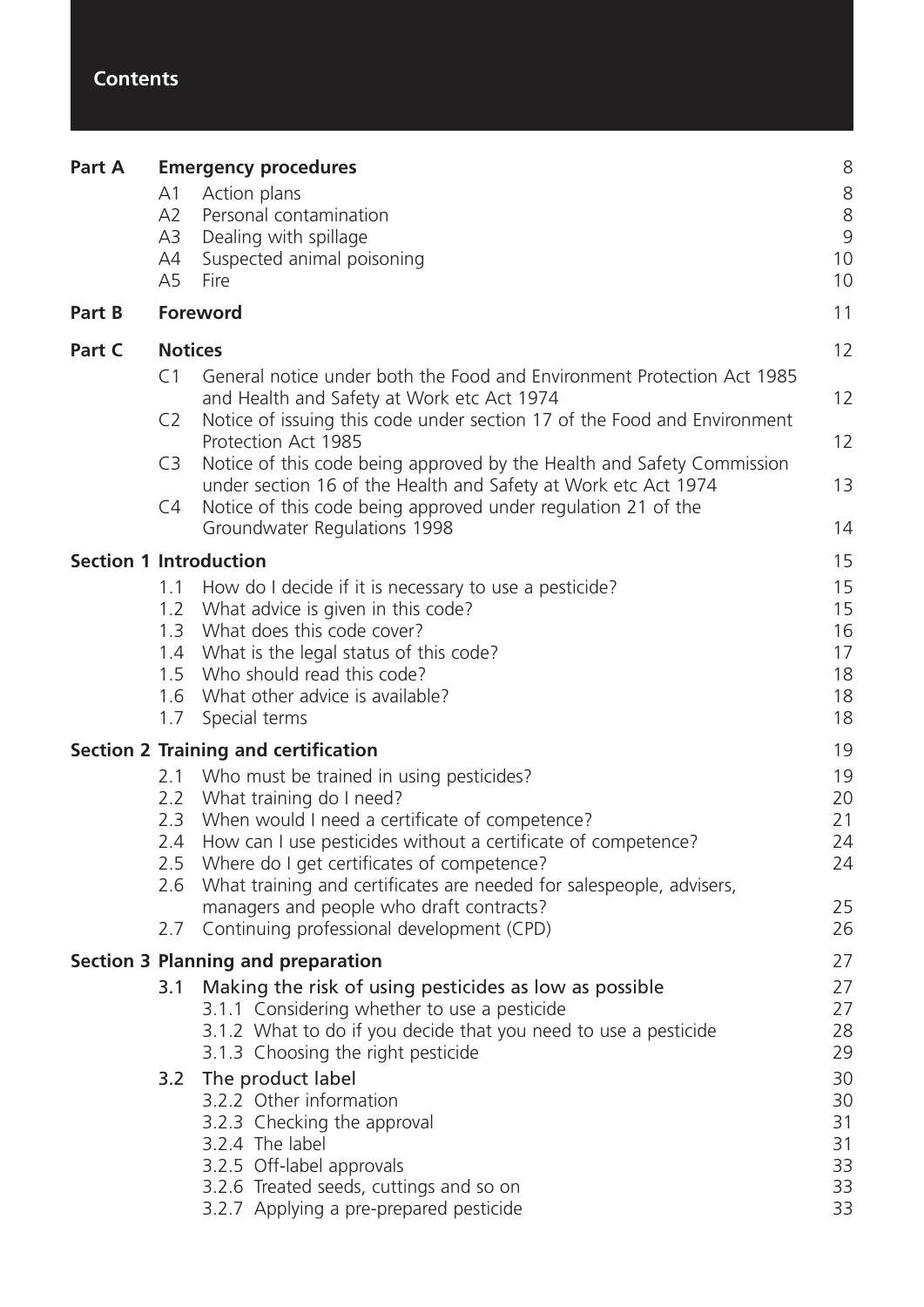|     | 3.3 Storing pesticides                                                                                  | 33       |
|-----|---------------------------------------------------------------------------------------------------------|----------|
|     | 3.3.2 How should I store pesticides?                                                                    | 34       |
|     | 3.3.3 What extra conditions apply to mobile stores?                                                     | 35       |
|     | 3.3.4 Moving pesticides into and out of the store<br>3.3.5 Do not leave pesticide containers unattended | 36<br>36 |
|     |                                                                                                         |          |
| 3.4 | The COSHH assessment                                                                                    | 37       |
|     | 3.4.1 When do COSHH regulations apply?                                                                  | 37       |
|     | 3.4.2 When is an assessment suitable and sufficient?                                                    | 37       |
|     | 3.4.3 Finding out about the dangers                                                                     | 38       |
|     | 3.4.4 Assessing the risks, who might be harmed and how?                                                 | 39       |
|     | 3.4.5 Deciding what needs to be done to control exposure                                                | 40<br>41 |
|     | 3.4.6 Recording the assessment<br>3.4.7 Reviewing the assessment                                        | 41       |
|     |                                                                                                         |          |
| 3.5 | Preventing people being exposed to pesticides at work                                                   | 42       |
|     | 3.5.2 How can exposure be prevented or adequately controlled?                                           | 42       |
|     | 3.5.3 Measures for preventing exposure to pesticides                                                    | 42<br>43 |
|     | 3.5.4 Measures for controlling exposure to pesticides                                                   | 44       |
|     | 3.5.5 Using personal protective equipment (PPE)<br>3.5.6 Suitable personal protection equipment         | 45       |
|     | 3.5.7 Maintaining control measures                                                                      | 47       |
|     | 3.5.8 Welfare facilities                                                                                | 48       |
|     | 3.5.9 What you need to do                                                                               | 48       |
| 3.6 | Monitoring exposure and health surveillance                                                             | 49       |
|     | 3.6.1 When is it necessary to monitor exposure to pesticides?                                           | 49       |
|     | 3.6.2 What is health surveillance?                                                                      | 50       |
|     | 3.6.3 When is health surveillance necessary?                                                            | 50       |
|     | 3.6.4 What else do employers need to do?                                                                | 51       |
|     | 3.6.5 What about sudden illness?                                                                        | 51       |
| 3.7 | Protecting the public                                                                                   | 52       |
|     | 3.7.1 Neighbouring property                                                                             | 53       |
|     | 3.7.2 When must notice be given?                                                                        | 54       |
|     | 3.7.3 Giving notice to bystanders and occupiers of neighbouring property                                | 54       |
|     | 3.7.4 Public rights of way                                                                              | 56       |
|     | 3.7.5 Who should I tell if there is an incident involving pesticides?                                   | 57       |
|     | 3.7.6 Further information                                                                               | 57       |
| 3.8 | Protecting wildlife and the environment                                                                 | 58       |
|     | 3.8.1 Assessing possible negative effects                                                               | 58       |
|     | 3.8.2 How can wildlife and plants be protected?                                                         | 58       |
|     | 3.8.3 Specially designated areas                                                                        | 60       |
|     | 3.8.4 How can wild birds and mammals be protected?                                                      | 61       |
|     | 3.8.5 How can bees be protected?                                                                        | 61       |
|     | 3.8.6 Other beneficial species                                                                          | 62       |
|     | 3.8.7 Livestock                                                                                         | 62       |
|     | 3.8.8 Fish and other aquatic life                                                                       | 62       |
|     | 3.8.9 Wildlife incident investigation scheme (WIIS)                                                     | 64       |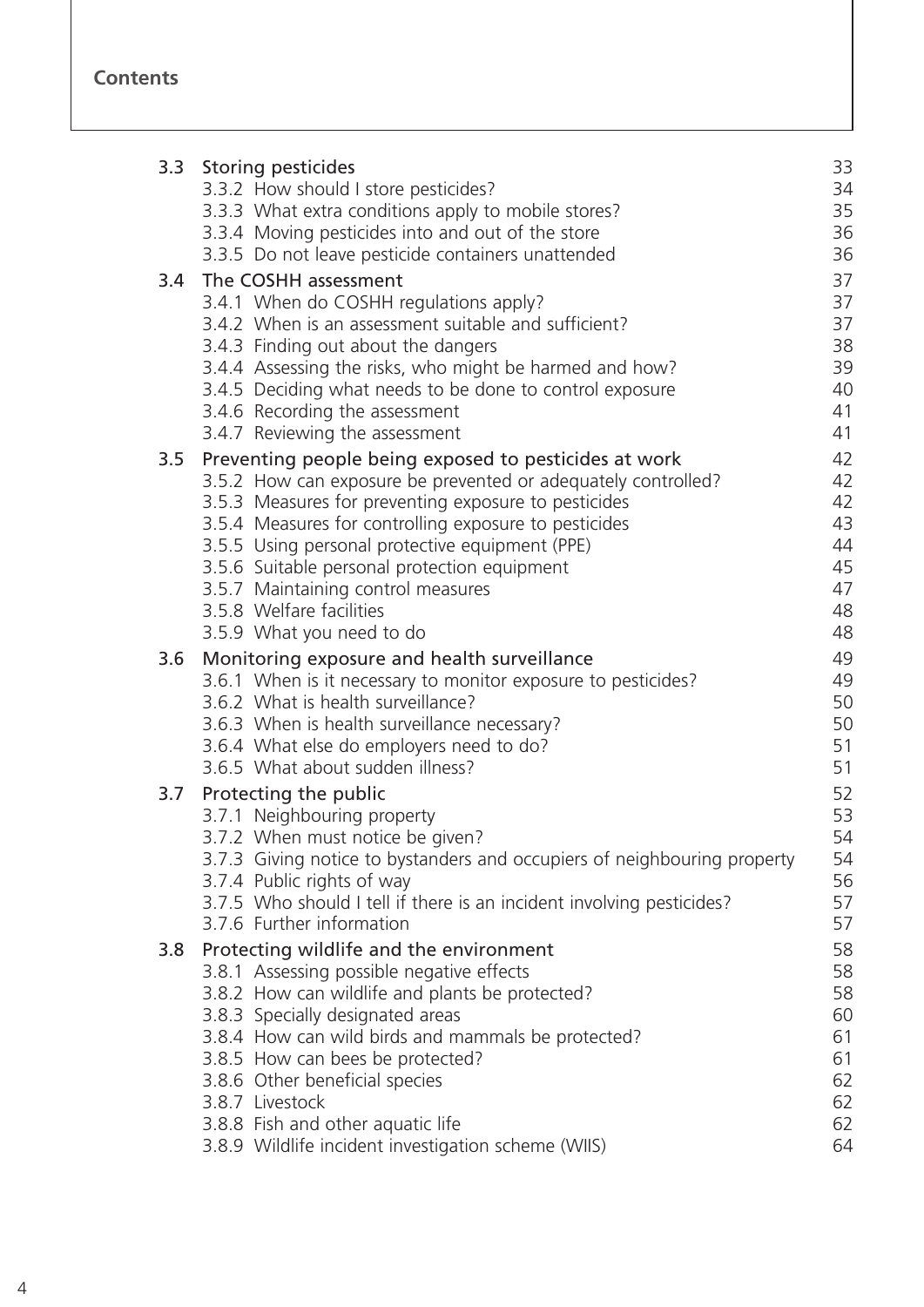|     | 3.8.10 Preventing pesticides from contaminating surface water                                                                   |          |
|-----|---------------------------------------------------------------------------------------------------------------------------------|----------|
|     | and groundwater                                                                                                                 | 64       |
|     | 3.8.11 Controlling weeds in or near water                                                                                       | 68       |
|     | 3.8.12 Applying pesticides from an aircraft                                                                                     | 68       |
|     | 3.8.13 Invasive weeds                                                                                                           | 69       |
|     | <b>Section 4 Working with pesticides</b>                                                                                        | 70       |
|     | 4.2 Preparing to apply pesticides                                                                                               | 70       |
|     | 4.2.1 Checks to carry out                                                                                                       | 71       |
|     | 4.2.2 Dangerous practices                                                                                                       | 72       |
| 4.3 | Handling pesticide containers                                                                                                   | 72       |
| 4.4 | <b>Transporting pesticides</b>                                                                                                  | 73       |
|     | 4.4.1 The law                                                                                                                   | 73       |
|     | 4.4.2 General precautions when transporting pesticides                                                                          | 73       |
|     | 4.4.3 Transporting pesticides inside a vehicle                                                                                  | 74       |
|     | 4.4.4 Loading and unloading pesticides                                                                                          | 75       |
|     | 4.4.5 Further action                                                                                                            | 75       |
| 4.5 | <b>Filling equipment</b>                                                                                                        | 75       |
|     | 4.5.1 Where should I fill the equipment used to apply pesticides?                                                               | 75       |
|     | 4.5.2 What precautions should I take when filling equipment?                                                                    | 76       |
| 4.6 | Methods of applying pesticides                                                                                                  | 79       |
|     | 4.6.1 Choosing a method                                                                                                         | 79       |
|     | 4.6.2 How you should apply the pesticide to the area to be treated<br>4.6.3 Which application methods need special precautions? | 80<br>80 |
|     | 4.6.4 Ground-based reduced-volume spraying                                                                                      | 80       |
|     | 4.6.5 Fogs, mists and smokes in enclosed spaces                                                                                 | 81       |
|     | 4.6.6 Fumigants                                                                                                                 | 82       |
|     | 4.6.7 Dusts, granules, pellets and baits                                                                                        | 83       |
|     | 4.6.8 Using vehicles without cabs                                                                                               | 84       |
|     | 4.6.9 Paved areas and public footpaths                                                                                          | 84       |
|     | 4.6.10 Using hand-held equipment                                                                                                | 85       |
|     | 4.6.11 Seed treatments                                                                                                          | 86       |
|     | 4.6.12 Dipping and drenching treatments                                                                                         | 86       |
|     | 4.6.13 Weed control in or near water                                                                                            | 87       |
|     | 4.6.14 Applying pesticides from an aircraft                                                                                     | 88       |
| 4.7 | Spray drift                                                                                                                     | 88       |
|     | 4.7.1 The effects of spray drift                                                                                                | 88<br>89 |
|     | 4.7.2 What causes spray drift?<br>4.7.3 Weather conditions                                                                      | 89       |
|     | 4.7.4 How can off-target drift be prevented or controlled?                                                                      | 91       |
|     | 4.8 After working with pesticides                                                                                               | 92       |
|     | 4.8.1 What you need to do after you have applied a pesticide                                                                    | 92       |
|     |                                                                                                                                 |          |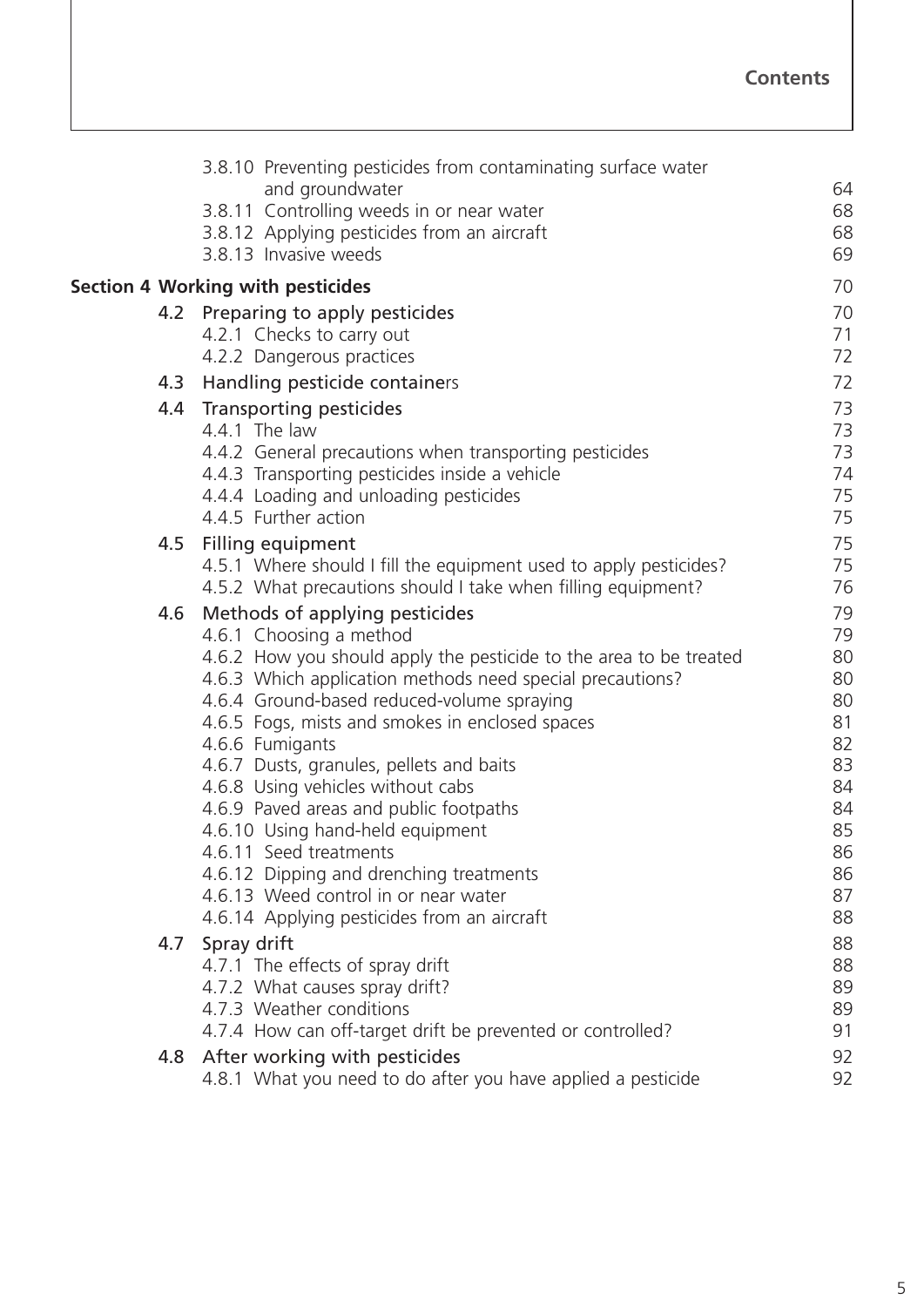|                | <b>Section 5 Disposing of pesticide waste</b>                                                                                                                                                                                                                                                                                                            | 93                                                   |
|----------------|----------------------------------------------------------------------------------------------------------------------------------------------------------------------------------------------------------------------------------------------------------------------------------------------------------------------------------------------------------|------------------------------------------------------|
|                | Change to the law for farmers and growers<br>5.2<br>5.3 How to reduce the amount of waste you produce<br>5.4 How to dispose of unwanted pesticide concentrates and ready to use                                                                                                                                                                          | 93<br>93                                             |
|                | formulations<br>5.5 How to dispose of dilute pesticide waste<br>5.6 How to dispose of waste pesticide containers<br>How to dispose of other pesticide waste materials<br>5.7<br>Where you can get more information<br>5.8                                                                                                                                | 94<br>95<br>97<br>99<br>100                          |
|                | <b>Section 6 Keeping records</b>                                                                                                                                                                                                                                                                                                                         | 101                                                  |
|                | 6.2 Storage records<br>Records of pesticide treatments<br>6.3<br>6.4 COSHH assessment records<br>6.5 Records of environmental risk assessments<br>6.6 Records of monitoring exposure<br>Maintenance records of exposure control measures<br>6.7<br>6.8 Health surveillance records<br>Disposal records<br>6.9                                            | 101<br>102<br>103<br>104<br>105<br>105<br>106<br>106 |
|                | Annex A Laws referred to in this code                                                                                                                                                                                                                                                                                                                    | 109                                                  |
|                | <b>Annex B Bibliography</b>                                                                                                                                                                                                                                                                                                                              | 119                                                  |
|                | 126<br>Annex C Glossary of terms used in this code<br>Glossary 1 This glossary defines words used in this code<br>126<br>Glossary 2 The definitions in glossary 2 relate to equipment and methods of<br>applying pesticides. They are loosely based on the NPTC assessment<br>schedules for certificates of competence in using pesticides safely<br>131 |                                                      |
|                | <b>Annex D Addresses</b>                                                                                                                                                                                                                                                                                                                                 | 134                                                  |
|                | Annex E Guidance on using personal protective equipment                                                                                                                                                                                                                                                                                                  | 138                                                  |
|                | Annex F Record sheet for pesticide treatments                                                                                                                                                                                                                                                                                                            | 142                                                  |
|                | Annex G Applying pesticides from an aircraft<br>144                                                                                                                                                                                                                                                                                                      |                                                      |
|                | Annex H Things to consider when preparing and managing contracts for applying<br>pesticides in amenity areas<br>146                                                                                                                                                                                                                                      |                                                      |
| <b>Annex I</b> | Things to consider when using pesticides in high-security or high-risk<br>amenity and industrial areas                                                                                                                                                                                                                                                   | 152                                                  |
| <b>Index</b>   |                                                                                                                                                                                                                                                                                                                                                          | 154                                                  |
|                |                                                                                                                                                                                                                                                                                                                                                          |                                                      |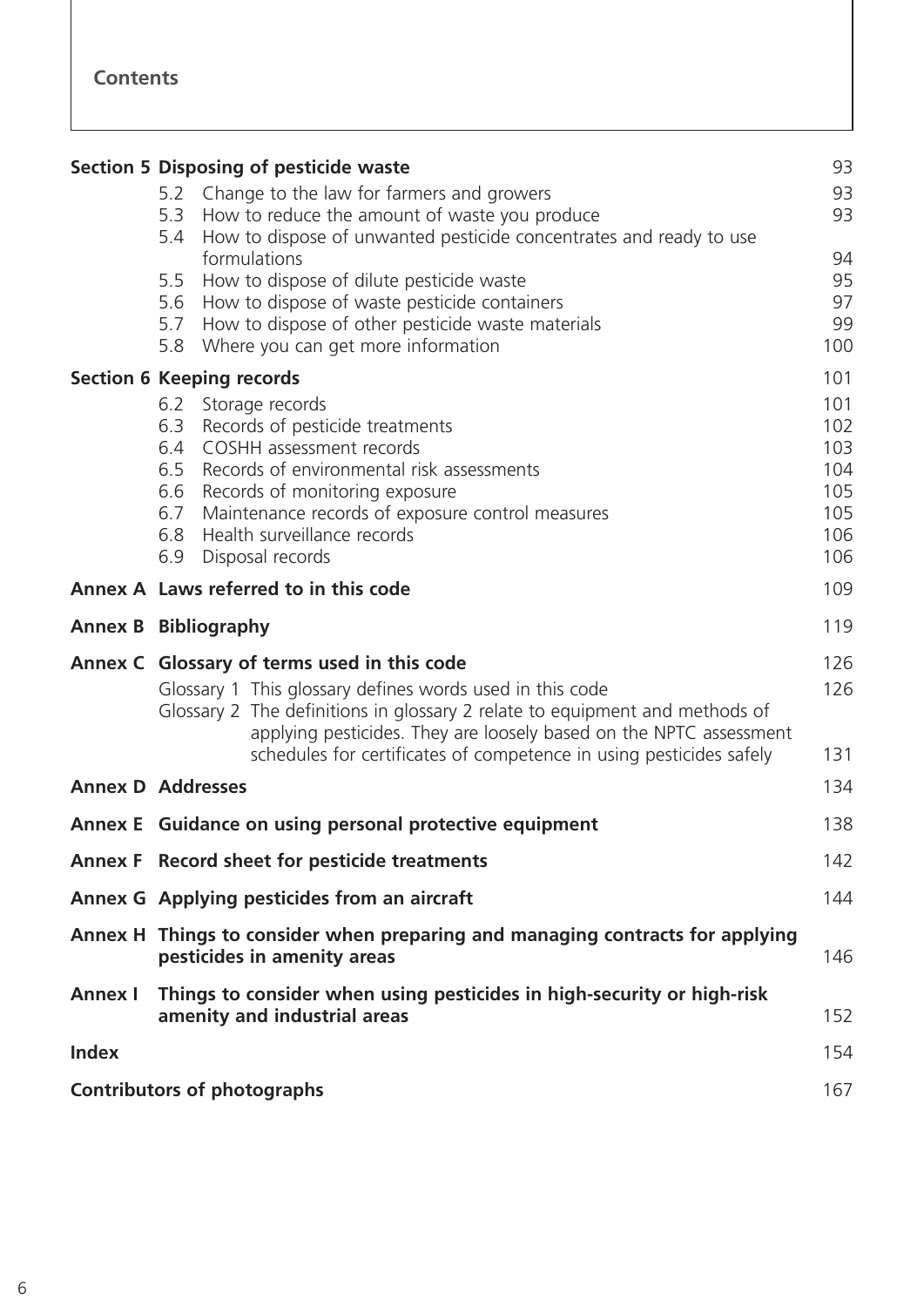#### **List of tables and decision trees**

| Table 1      | This code covers everything listed below                                | $16 - 17$   |
|--------------|-------------------------------------------------------------------------|-------------|
| Table 2      | Subjects you need to know about (training)                              | $20 - 21$   |
| Flow chart 1 | Is a certificate needed for the product I plan to use?                  | 22          |
| Flow chart 2 | Do I need a certificate?                                                | 23          |
| Table 3      | Measures for protecting bees                                            | 62          |
| Table 4      | Options for dealing with drainage and run-off from dedicated mixing and |             |
|              | loading areas                                                           | 66          |
| Table 5      | Action when filling equipment                                           | $76 - 78$   |
| Table 6      | A guide to wind speed and the use of field crop sprayers with           |             |
|              | conventional nozzles                                                    | 90          |
| Table 7      | Summary of records to be kept                                           | $107 - 108$ |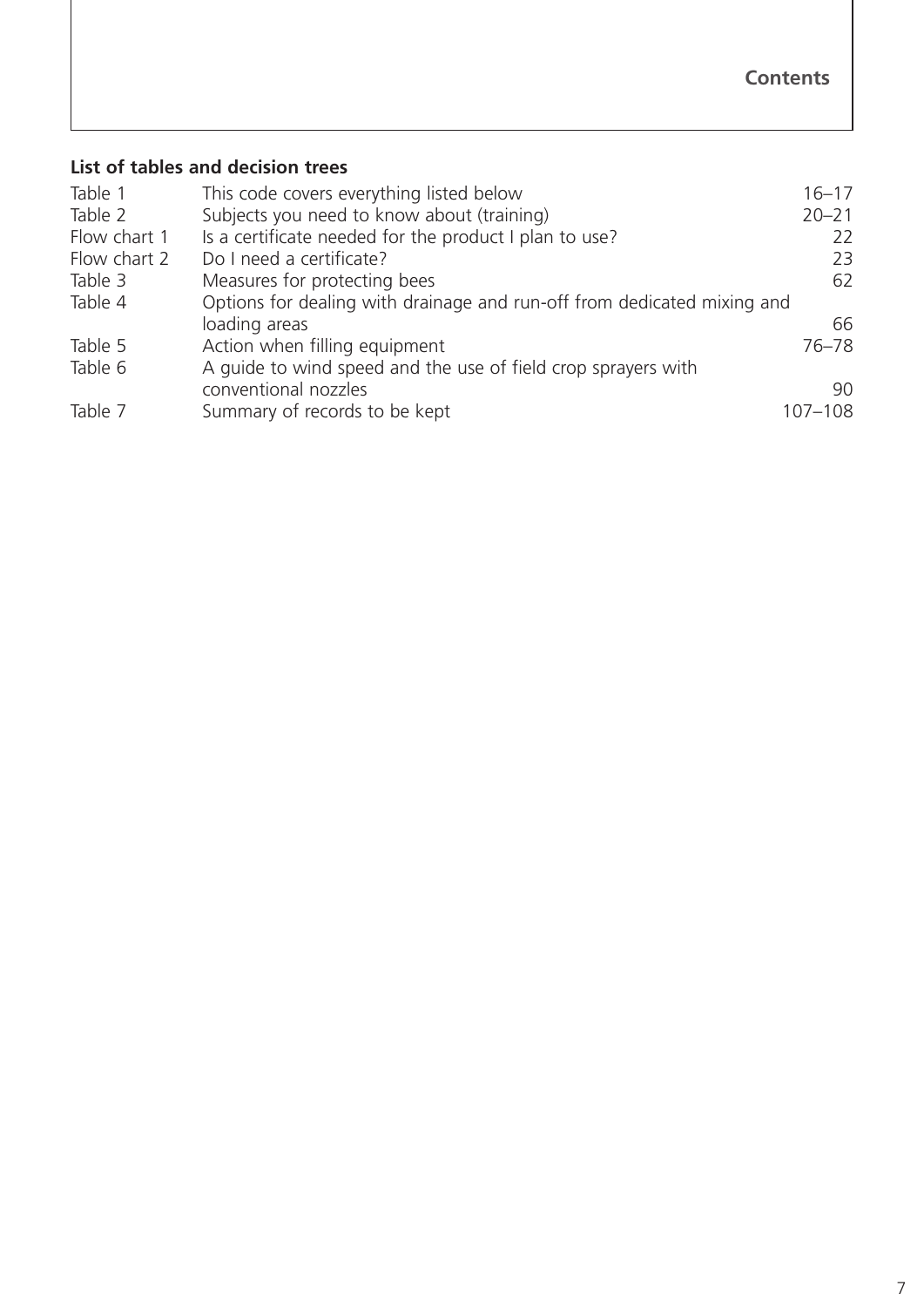## <span id="page-8-0"></span>Emergency procedures

#### **A1 Action plans**

Anyone who uses pesticides professionally (that is, as part of their job) must be trained in emergency procedures and must have, and understand, their own action plans. These emergency action plans should be kept up to date to cover new equipment or new ways of working. Many product labels will have specific advice on what to do if you are contaminated or there is a spillage or fire. This information is always on the manufacturer's material safety data sheet (MSDS), which you can get when you buy the product.

#### **A2 Personal contamination**

You can be exposed to pesticides through your skin (usually the main route of exposure) and eyes, by breathing them in or by swallowing them. Your emergency action plan should consider how to protect the environment when you are dealing with any exposure or spillage.

If you, or people you are working with or nearby, feel unwell when you are using pesticides, or after you have used them, you should do the following:

- Stop work and, if necessary, call for medical help immediately.
- Prevent further exposure. Use appropriate personal protective equipment when helping a contaminated person or handling contaminated surfaces.
- Move the casualty away from the source of contamination and remove all their contaminated clothing.
- Wash contaminated skin or hair thoroughly with plenty of clean water.
- If eyes are contaminated, immediately flush them with plenty of clean running water. Then cover the eye with a sterile eye pad or similar lint-free dressing.
- If someone has swallowed a pesticide, do not try to make them vomit (be sick) unless the product label recommends this.
- Make the casualty rest and keep them warm.
- If the casualty is unconscious, check their breathing and pulse and put them in the recovery position. If there are no signs of breathing or a pulse, begin CPR (cardiopulmonary resuscitation), if necessary, using a method of artificial respiration which will avoid the risk of you swallowing or breathing in the pesticide.
- Give the doctor or hospital a copy of the product labels and material safety data sheets. If this is not possible, give them details of the active ingredients and the product names.
- Make sure you or someone else reports the incident to your nearest Health and Safety Executive (HSE) office. The address and phone number will be in The Phone Book or you can phone the HSE 'Info line' on 08701 545500. For out-of-hours emergencies, phone the HSE on 0151 9229235.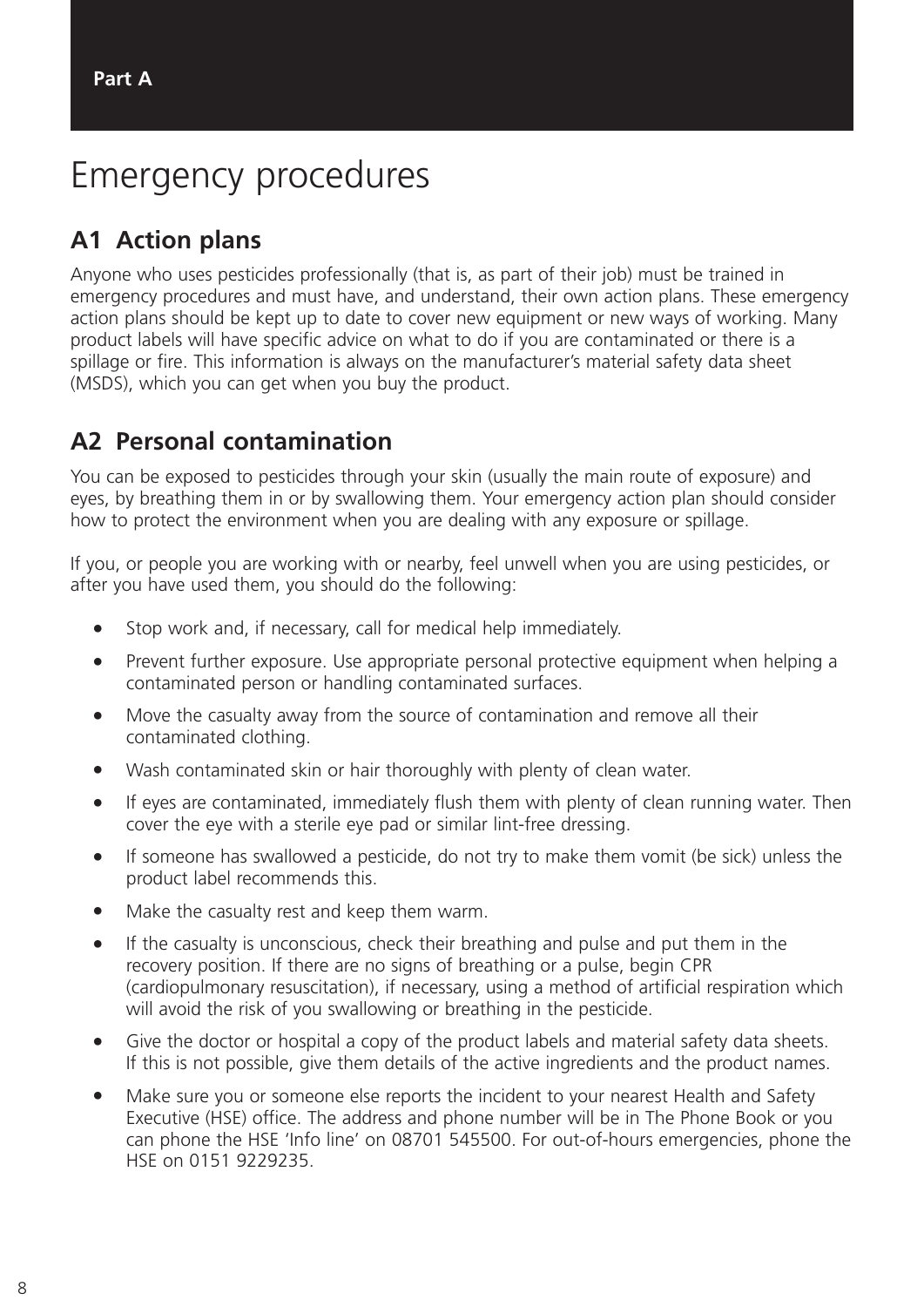#### <span id="page-9-0"></span>**A3 Dealing with spillage**

You can keep the negative effect a pesticide spillage has on the environment as low as possible by carrying an appropriate 'spill kit' and knowing how to use it. You must never hose down spilt pesticide or allow it to enter surface water, ditches, drains or soakaways. It is good practice to have a diagram of your drainage systems available for emergencies.

If you spill any pesticide as a concentrate, ready-to-use product or spray solution, no matter how small the spill is, you should do the following:

- Keep people and animals away from the affected area until the situation has been dealt with.
- Avoid becoming contaminated yourself. Wear appropriate personal protective equipment.
- Immediately prevent further spillage using, for example, an emergency folding pool.
- Contain the spilt material. As a priority, keep the contamination away from surface water, ditches and drains.
- Tell the Environment Agency (phone 0800 807060) and warn others at risk if the spill:
	- contaminates any water;
	- could contaminate water later, either directly or through a drainage system; or
	- contaminates a large amount of soil.
- You may need to tell neighbours or people using the water downstream of the spill.
- Tell the local water company if the spill enters a sewage system.
- For spilt liquids, put absorbent material, such as cat litter or dry sand, around the spill and use the same material to soak up the spillage. The material you use must be 'inert'. This means it must not cause any chemical reaction.
- Sweep up any solids and material used to contain liquid spills. Sweep up as gently as possible without raising dust. Then sprinkle the area with inert absorbent material and sweep gently again.
- For leaking containers, do one of the following:
	- Use the contents immediately.
	- Pour the contents of the damaged container into an empty container that originally held the same product. The container should be in good condition and with an undamaged label.
	- Put the leaking container into a suitable larger container clearly labelled with the product name and the hazard classification and risk and safety phrases shown on the product label.
- Never put any pesticides into an empty food or drink container.
- Dispose of all contaminated material safely and legally (for example, through a licensed waste-disposal contractor). This includes getting rid of any equipment which you used to clean up the spillage and which cannot be decontaminated safely.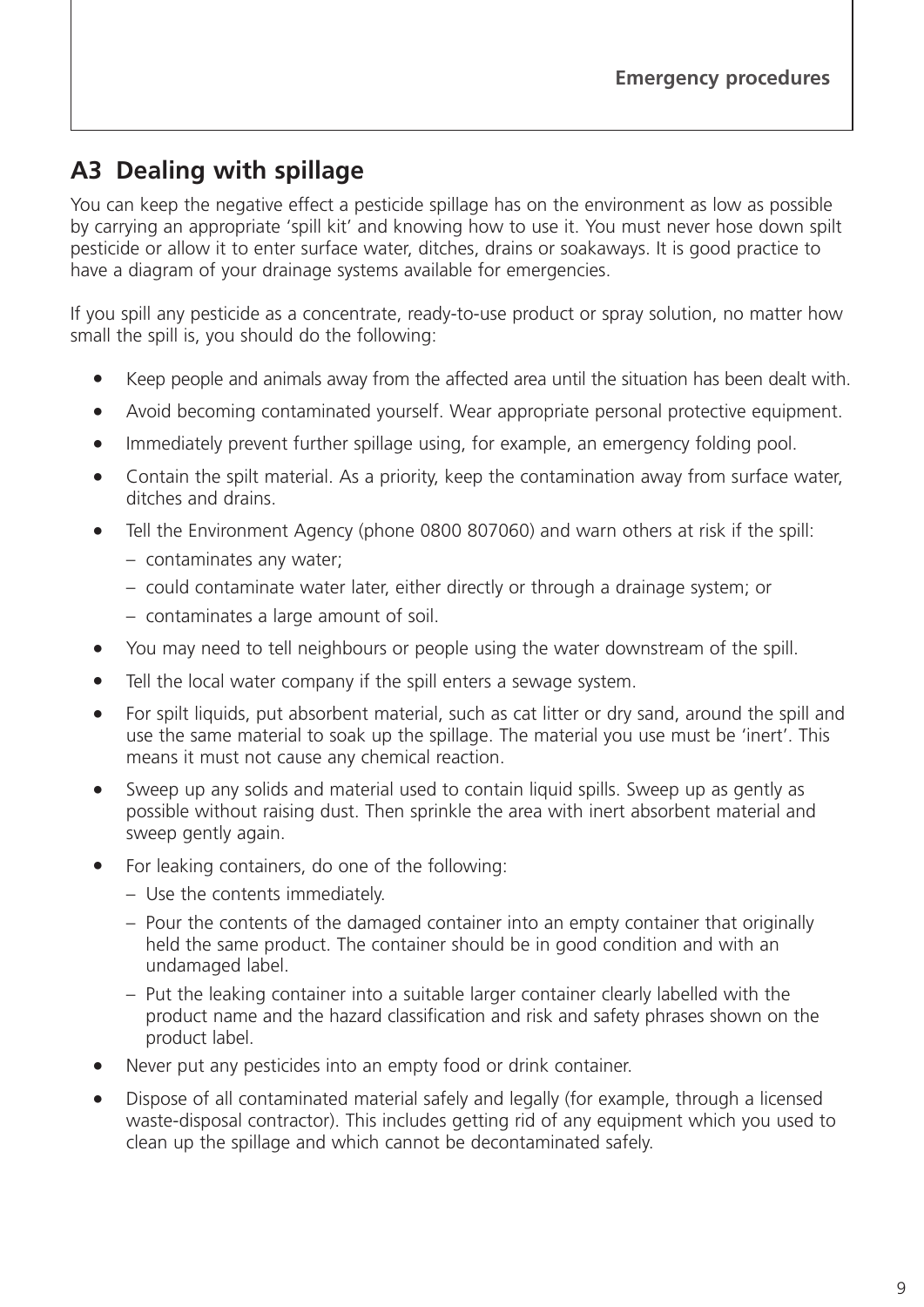#### <span id="page-10-0"></span>**A4 Suspected animal poisoning**

If you find a creature or animal which you suspect has been affected by being exposed to pesticides, or if you find spilt pesticide or unprotected baits, you should do the following (as appropriate):

- Get the animal away from the source of contamination, taking care not to be contaminated yourself. If necessary, wear appropriate personal protective equipment.
- Take the animal to a vet or contact a vet immediately, keeping the animal sheltered and resting.
- If possible, give the vet the product labels. Otherwise, give the name of the products and their active ingredients.
- Phone the Wildlife Incident Investigation Scheme (WIIS) on 0800 321 600 for an incident involving any creature (except fish). This means not only wild mammals, birds and pets but also bees or other insects, worms and other creatures.
- For incidents involving fish, phone the Environment Agency on 0800 807060.
- Do not touch any dead animals, unprotected baits, pesticides or containers, and never try to unblock a badger sett or fox earth which may have been gassed.
- If it is safe to do so, cover any dead animals or pesticides until they can be disposed of or safely removed to be analysed.

#### **A5 Fire**

If you discover a fire that involves pesticides, you should do the following:

- **For small fires** which you can deal with quickly, safely and without causing a significant risk of exposure to fumes or other material produced by burning pesticides, use appropriate firefighting equipment.
- **In all other circumstances**, call the fire brigade and the police, and follow your evacuation procedures. Warn other people who may be at risk (for example, if fumes are blowing in their direction).
- Give the fire brigade a complete and accurate list of the products involved and their active ingredients.
- Deal with any spilt pesticides resulting from the fire or firefighting activities as described above.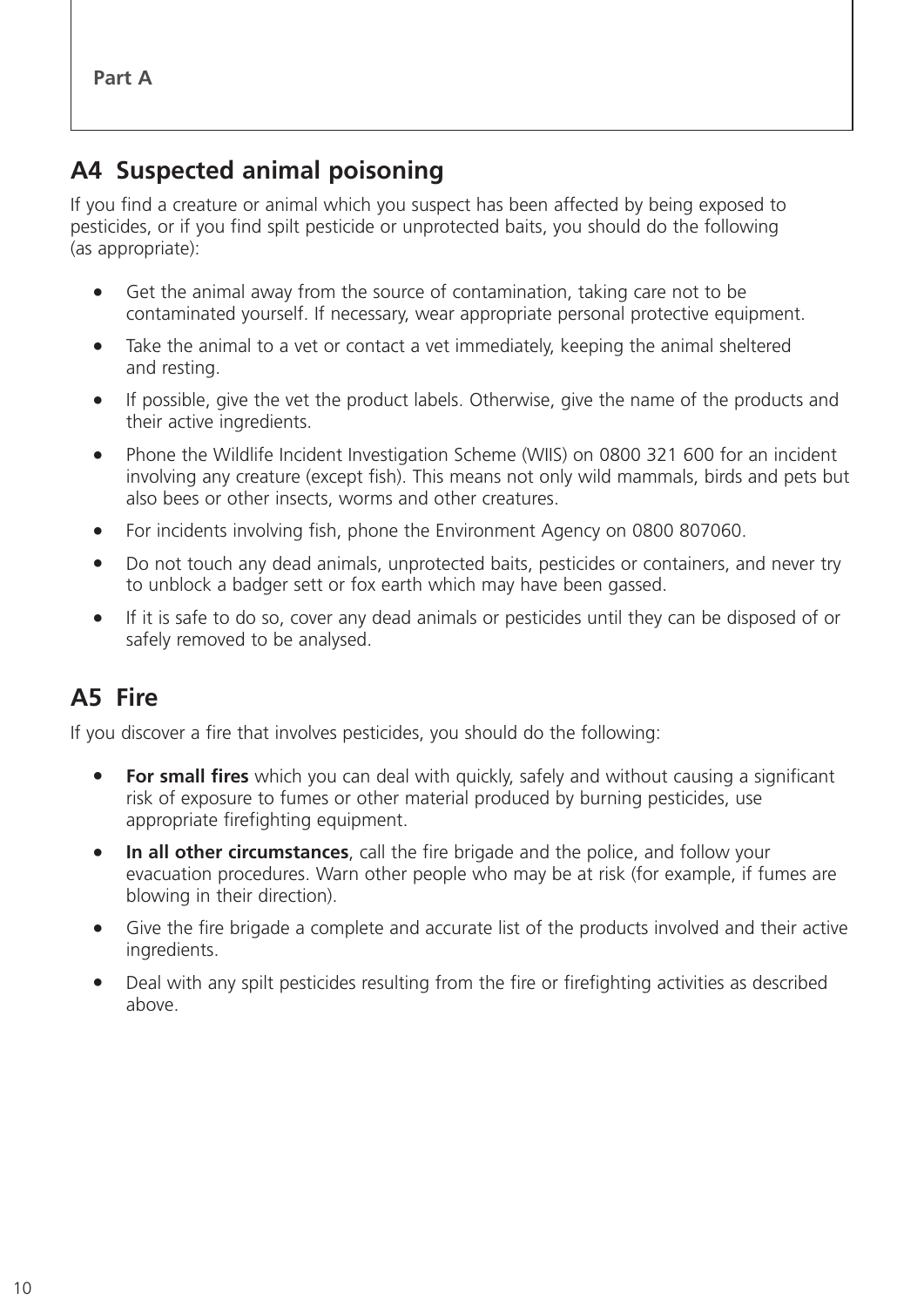### <span id="page-11-0"></span>Foreword

#### **A message from Lord Bach, Minister for Sustainable Farming and Food, and Carwyn Jones AM, National Assembly for Wales Minister for Environment, Planning and Countryside**

'We are happy to give our full support to the new Code of Practice for the Safe Use of Plant Protection Products for England and Wales. The 'Green Code' (Code of Practice for the Safe Use of Pesticides on Farms and Holdings) has been an important source of practical advice for farmers and growers on how to use pesticides safely and, by doing so, to meet the legal obligations which cover the use of pesticides. However, a revision has been needed for some time.

The new Code reflects Government policy to reduce to the lowest possible level the effect of pesticide use on people, wildlife, plants and the environment while making sure that pests, diseases and weeds are effectively controlled. Many of the environmental protection schemes launched under the Voluntary Initiative represent current best practice and the benefits of these and other measures are explained in the Code.

As well as bringing the advice in the 'Green Code' up to date, we have taken this opportunity to widen the scope of the Code to cover all plant protection uses of pesticides. By doing this, we have aimed to produce a single publication which will be relevant and of practical value to all professional users of pesticides in agriculture, horticulture, amenity situations and forestry.

We would like to thank everyone who has contributed ideas and comments both before and during the public consultation period. Together, we believe, we have produced an up to date and readable document which will encourage best practice whenever plant protection products are used.'

Department for Environment, Food and Rural Affairs Nobel House 17 Smith Square London SW1P 3JR

National Assembly for Wales Environment, Planning and Countryside Division Cardiff Bay Cardiff CF10 3NQ



Llywodraeth Cynulliad Cymru Welsh Assembly Government

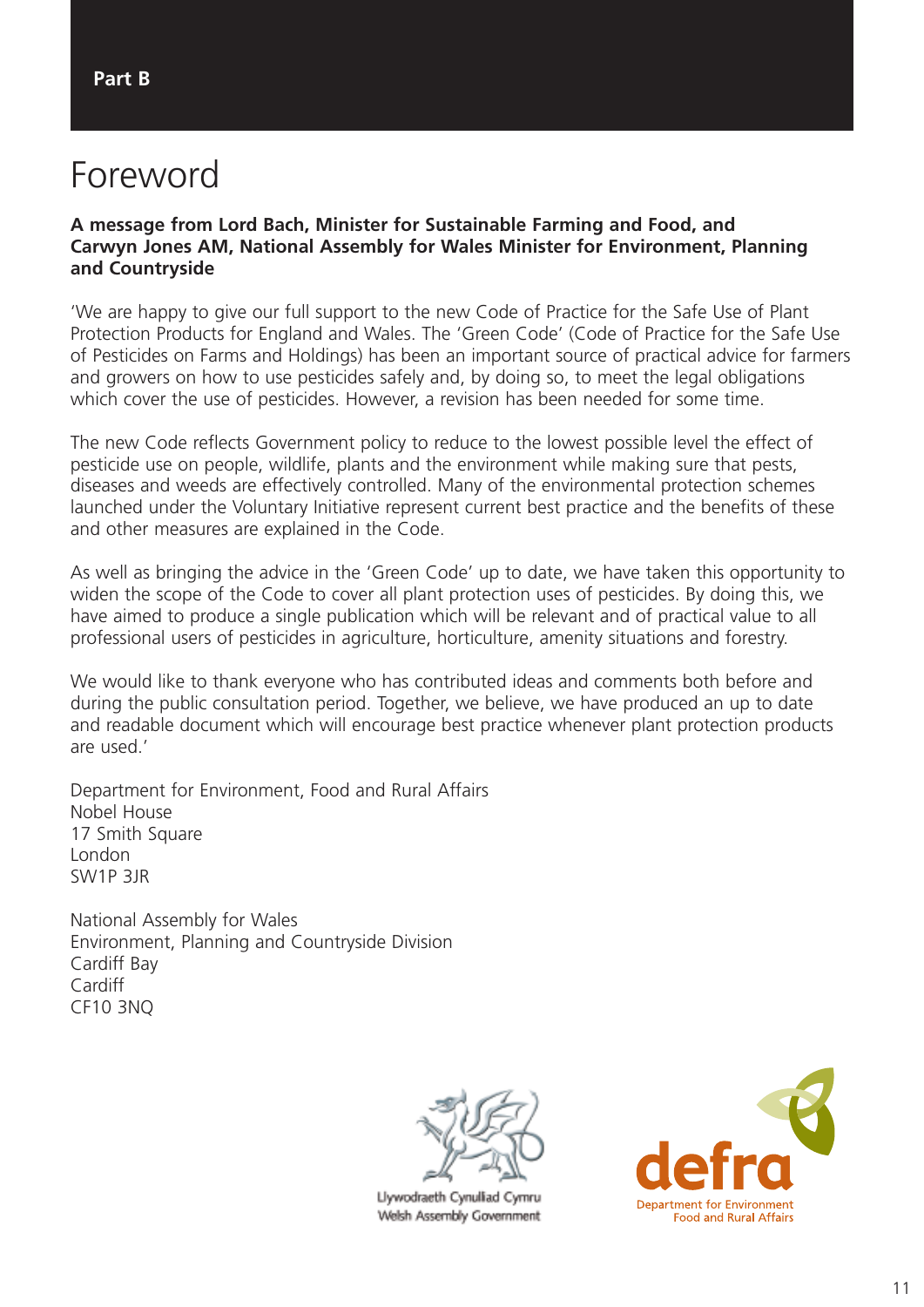# <span id="page-12-0"></span>**Notices**

#### **C1 General notice under Food and Environment Protection Act 1985 and the Health and Safety at Work etc Act 1974**

This code comes into effect on 15 December 2005. On that date it will replace all previous editions of the Code of Practice for the Safe Use of Pesticides on Farms and Holdings.

It will also replace:

- parts of the approved code of practice for the safe use of pesticides for non-agricultural purposes that relate to using pesticides in amenity and forestry situations; and
- the voluntary code of practice for the use of pesticides in amenity and industrial areas



#### **C2 Notice of issuing this code under section 17 of the Food and Environment Protection Act 1985**

This code of practice has been prepared for professionals who use plant protection products. It gives practical guidance on part III of the Food and Environment Protection Act 1985 (FEPA) and, in particular, the regulations under that part of the act controlling how plant protection products are used in England and Wales.

As required by Section 17 of FEPA, Ministers have consulted organisations which represent the interests of everyone concerned.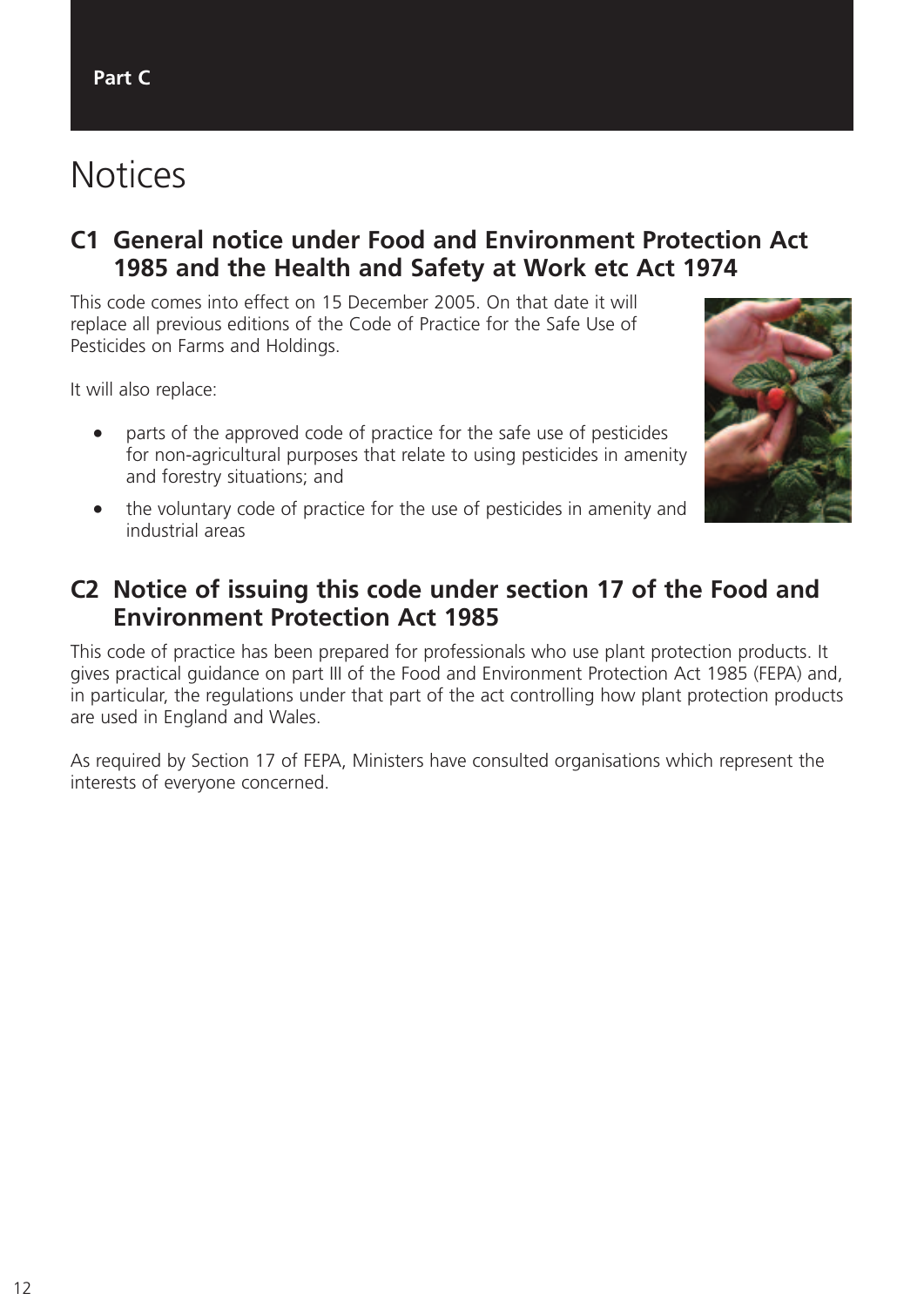#### <span id="page-13-0"></span>**C3 Notice of this code being approved by the Health and Safety Commission under section 16 of the Health and Safety at Work etc Act 1974**

Under Section 16(1) of the Health and Safety at Work etc. Act 1974 (HSWA), and with the Parliamentary Secretary (Lords) permission, the Health and Safety Commission has approved the paragraphs of this code as listed below which relate to the health and safety of people at work, or people who may be affected by the activities of people at work.

The following paragraphs of this code are approved to provide practical guidance on controlling exposure to pesticides at work under the Control of Substances Hazardous to Health Regulations 2002 (COSHH) (SI 2002 Number 2677).

| Annex C, glossary 1                                                                                                                                                        | the meaning of 'approval', 'consent' and 'user'       |
|----------------------------------------------------------------------------------------------------------------------------------------------------------------------------|-------------------------------------------------------|
| Paragraph 1.4                                                                                                                                                              | The official status of the code                       |
| Paragraphs 3.4.1, 3.4.2, 3.4.3 (except 3rd clause and<br>its bullet points), 3.4.4, 3.4.5, 3.4.6 and 3.4.7                                                                 | Regulation 6: assessment                              |
| Paragraphs 3.5.1, 3.5.2 (except 3rd clause), 3.5.5<br>(except from 5th clause onwards end), 3.5.6 (1st)<br>clause) 3.5.6 (3rd clause onwards), 3.5.8 and 3.7.4             | Regulation 7: controlling exposure                    |
| Paragraphs 3.5.6 (last clause) and 3.5.7 (1st clause)                                                                                                                      | Regulation 8: using control measures                  |
| Paragraphs 3.5.7 (2nd clause to 5th clause)                                                                                                                                | Regulation 9: maintenance responsibilities            |
| Paragraphs 3.6.1 and 6.6                                                                                                                                                   | Regulation 10: monitoring exposure                    |
| Paragraphs 3.6.2 (except 2nd clause and its bullet<br>points), 3.6.3 (except last clause), 3.6.4, 3.6.5 (except<br>last clause) and 6.8 (1st clause and its bullet points) | Regulation 11: health surveillance                    |
| Paragraphs 2.1, 2.2 and 2.3                                                                                                                                                | Regulation 12: information, instructions and training |

The definitions in this code are also approved where they are defining words or phrases used in the paragraphs above. This code takes effect on 15 December 2005.

Signed:

S. Maison

Secretary to the Health and Safety Commission

22 December 2005.